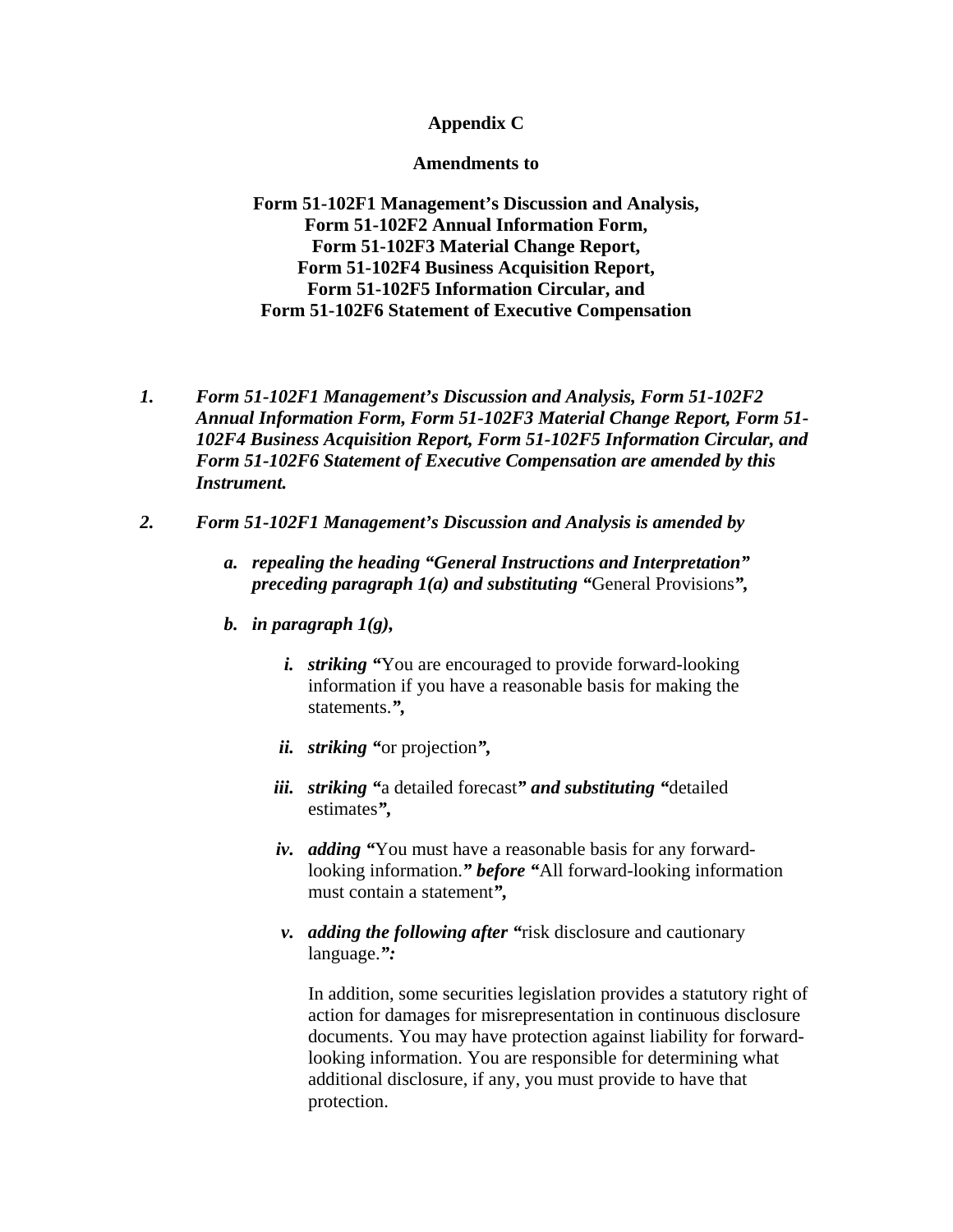*vi. striking "*Forward-looking statements may be considered misleading when they are unreasonably optimistic or aggressive, or lack objectivity, or are not adequately explained."

### *c. adding the following after paragraph 1(g):*

### (g.1) **FOFI**

You must disclose and discuss material differences between actual results for the annual or interim period to which your MD&A relates and future oriented financial information for that period that you previously released to the public (either in a previous MD&A or in some other manner). Future oriented financial information ("FOFI") is one type of forward-looking information. FOFI is information about prospective results of operations, financial position and/or cash flows, based on assumptions about future economic conditions and courses of action, and presented in the format of a historical balance sheet, income statement or cash flow statement. You should disclose and discuss material differences for material individual items included in the FOFI, including assumptions. For example, if the actual dollar amount of revenue approximates the forecasted amount but the sales mix or sales volume differs materially from what you expected, you should explain this. If you do not identify any material differences, you must disclose that you compared the actual results to previously released FOFI for the relevant period, and that you did not identify any material differences.

You must also discuss events and circumstances that occurred during the period to which the MD&A relates that are reasonably likely to cause actual results to differ materially from FOFI previously released for a period that is not yet complete*.* As well, you must discuss the expected differences. For example, if you published FOFI for the current year assuming no change in the prime interest rate, but by the end of the second quarter the prime interest rate went up by 2%, in your second quarter MD&A you should discuss the interest rate increase and its expected effect on results compared to those indicated in the FOFI.

If during the period to which the MD&A relates you decided to withdraw previously released FOFI, you must disclose that decision and the reasons for it. However, you do not have to disclose and discuss differences between actual results and FOFI as discussed above, if you disclosed withdrawal of the FOFI in an MD&A filed before the end of the period covered by the FOFI.

Paragraph g.1 of these instructions does not apply to future net revenue (discounted cash flow information) provided in accordance with National Instrument 51-101 or to cash flow forecasts provided in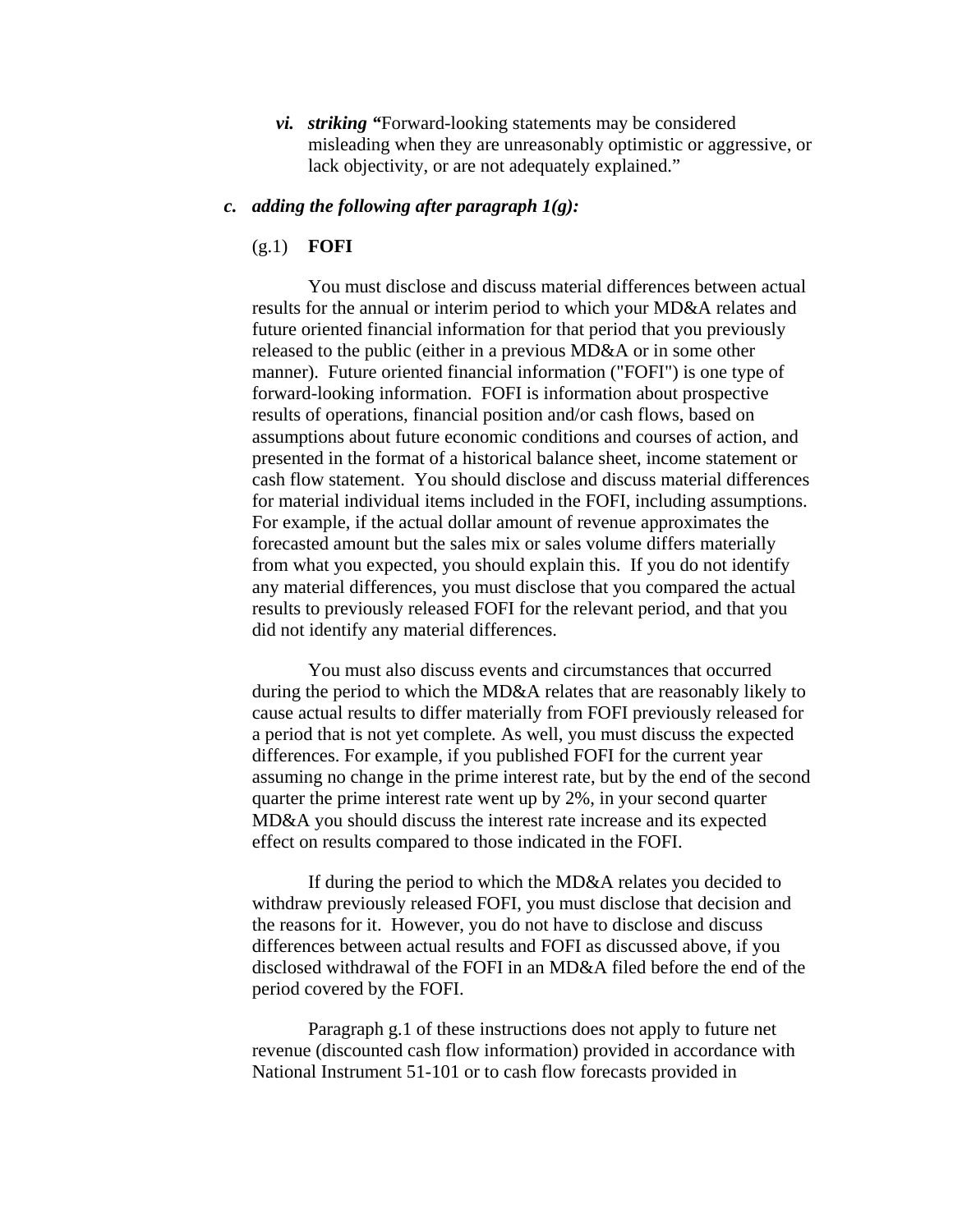accordance with National Instrument 43-101. Issuers should refer to those instruments for their obligations relating to such information.

- *d. striking "*and*" at the end of instruction (iii)(I) to section 1.5,*
- *e. striking "*.*" and substituting "*; and*" at the end of instruction (iii)(J) to section 1.5,*
- *f. adding the following after instruction (iii)(J) to section 1.5:* 
	- *(K) if you have an equity investee that is significant to your company, the nature of the investment and significance to your company.*
- *g. repealing paragraph 1.12(c),*
- *h. after section 1.12,* 
	- *i. striking the heading "*Instruction*" and substituting "*Instructions*",*
	- *ii. numbering the paragraph under the heading "Instructions" as paragraph (i), and*
	- *iii. adding the following after paragraph (i) under the heading "Instructions":* 
		- *(ii) As part of your discussion of why an accounting estimate is reasonably likely to change, in addition to qualitative disclosure, you should provide quantitative disclosure when quantitative information is reasonably available and will provide material information for investors. For example, quantitative information may include the changes in overall financial performance and financial statement line items if you assume that the accounting estimate was to change by using either* 
			- *(A) reasonably likely changes in the material assumptions; or*
			- *(B) the upper and lower ends of the range of estimates from which the recorded estimate was selected.*
- *i. in paragraph 1.15(b),* 
	- *i. adding "*, if applicable*" after "*National Instrument 51-102*",*
	- *ii. striking "*and*" at the end of subparagraph (b)(i),*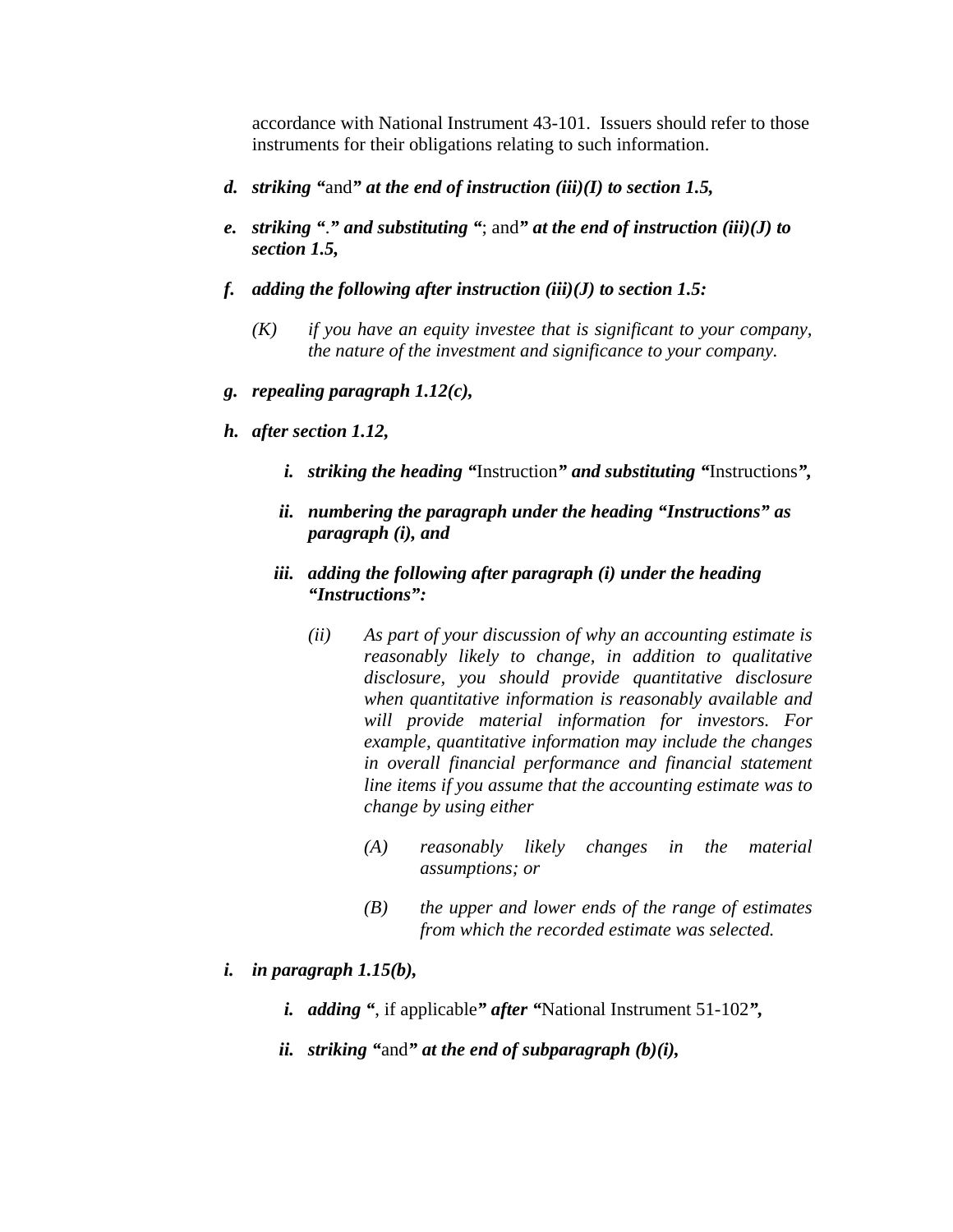- *iii. striking "*.*" and substituting "*; and*" at the end of subparagraph (b)(ii), and*
- *iv. adding the following after subparagraph (b)(ii):* 
	- (iii) Section 5.7 Additional Disclosure for Reporting Issuers with Significant Equity Investees.

### *j. in the instructions after section 2.2,*

- *i. striking "*not an annual*" and substituting "*an interim*" in paragraph (i),*
- *ii. adding "*Base the disclosure, except the disclosure for section 1.3, on your interim financial statements. Since you do not have to update the disclosure required in section 1.3 in your interim MD&A, your first MD&A will provide disclosure under section 1.3 based on your annual financial statements.*" after "*in your first MD&A*" in paragraph (i), and*

### *iii. adding the following after paragraph (v):*

- *(vi) In your interim MD&A, update the summary of quarterly results in section 1.5 by providing summary information for the eight most recently completed quarters.*
- *(vii) Your annual MD&A may not include all the information in Item 1 if you were a venture issuer as at the end of your last financial year. If you ceased to be a venture issuer during your interim period, you do not have to restate the MD&A you previously filed. Instead, provide the disclosure for the additional sections in Item 1 that you were exempt from as a venture issuer in the next interim MD&A you file. Base your disclosure for those sections on your interim financial statements.*

### *3. Form 51-102F2 Annual Information Form is amended by,*

- *a. repealing the heading "General Instructions and Interpretation" preceding paragraph 1(a) and substituting "*General Provisions*",*
- *b. adding "*, including any documents incorporated by reference into the document or excerpt,*" before "*under your SEDAR profile*" in paragraph 1(f),*
- *c. striking the heading "*Bankruptcy, etc*" preceding subsection 5.1(2) and substituting "*Bankruptcy and Similar Procedures*",*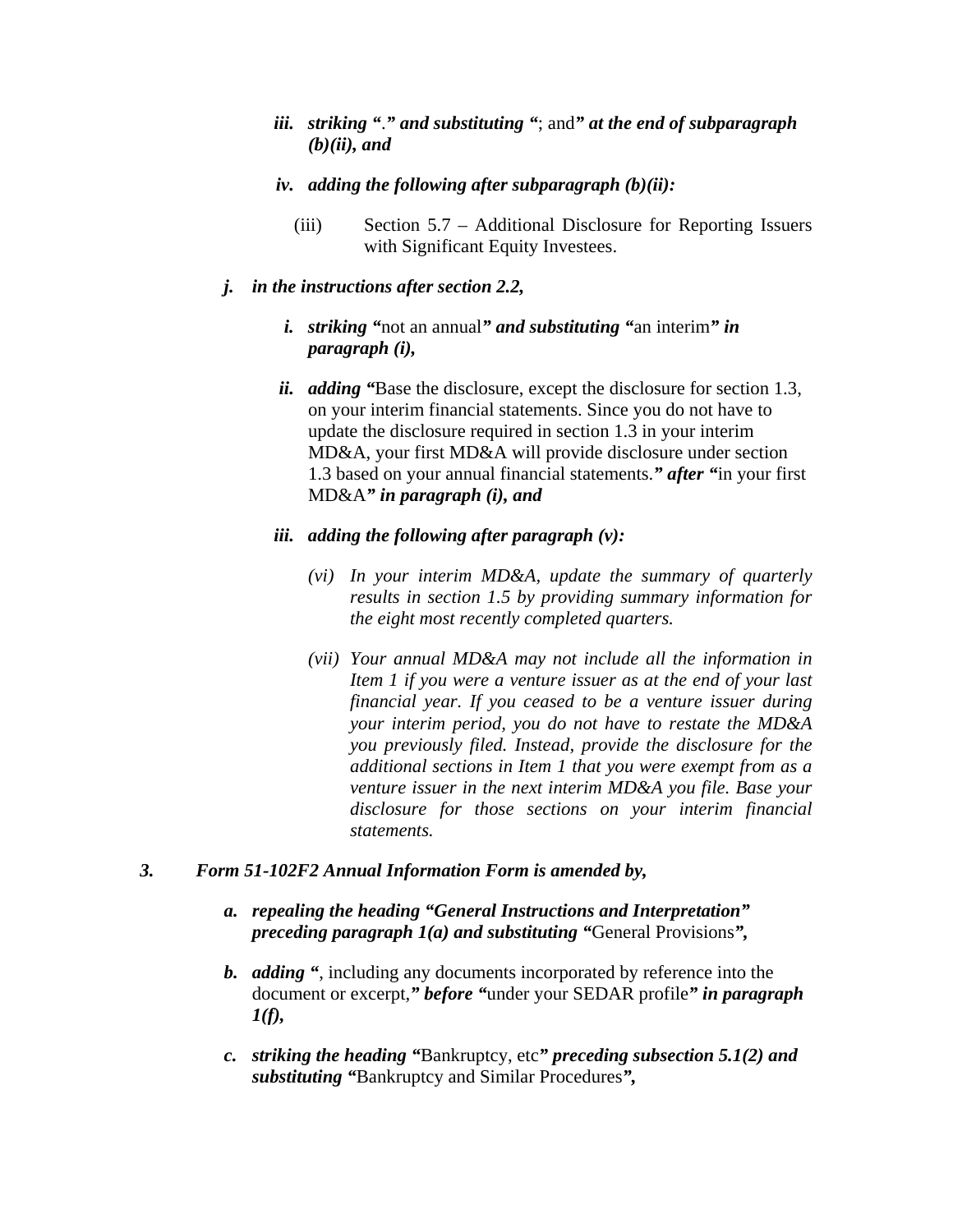- *d. repealing paragraph 5.5(1)(c),*
- *e. striking "*paragraphs (1)(a) and (1)(b) above*" in subsection 5.5(2) and substituting "*subsection (1)*",*
- *f. adding the following after subsection 5.5(3):*

(4) **Material Changes** – To the extent not reflected in the information disclosed in response to subsection (1), disclose the information contemplated by Part 6 of National Instrument 51-101 *Standards of Disclosure for Oil and Gas Activities* in respect of material changes that occurred after your company's most recently completed financial year-end.

- *g. adding "*approved*" after "*has been received from one or more*" in section 7.3,*
- *h. after section 10.2,* 
	- *i. striking the heading "*Instruction*" and substituting "*Instructions*",*
	- *ii. numbering the paragraph under the heading "Instructions" as paragraph (i), and*
	- *iii. adding the following after paragraph (i) under the heading "Instructions":*
	- (ii) A management cease trade order is "a cease trade or similar order" for the purposes of subparagraph  $10.2(1)(a)(i)$  and so must be disclosed, whether or not the director, executive officer or shareholder was named in the order.
	- (iii) A late filing fee, such as a filing fee that applies to the late filing of an insider report, is not a "penalty or sanction" for the purposes of section 10.2.
- *i. repealing the heading "Legal Proceedings" preceding section 12.1 and substituting "*Legal Proceedings and Regulatory Actions*",*
- *j. striking "*Describe any legal proceedings to which your company is a party or of which any of its property is the subject and any such proceedings known to your company to be contemplated, including*" in section 12.1 and substituting "*Describe any legal proceedings your company is or was a party to, or that any of its property is or was the subject of, during your financial year. Describe any such legal proceedings your company knows are contemplated. Include*",*
- *k. adding the following after section 12.1:*
- **12.2 Regulatory Actions**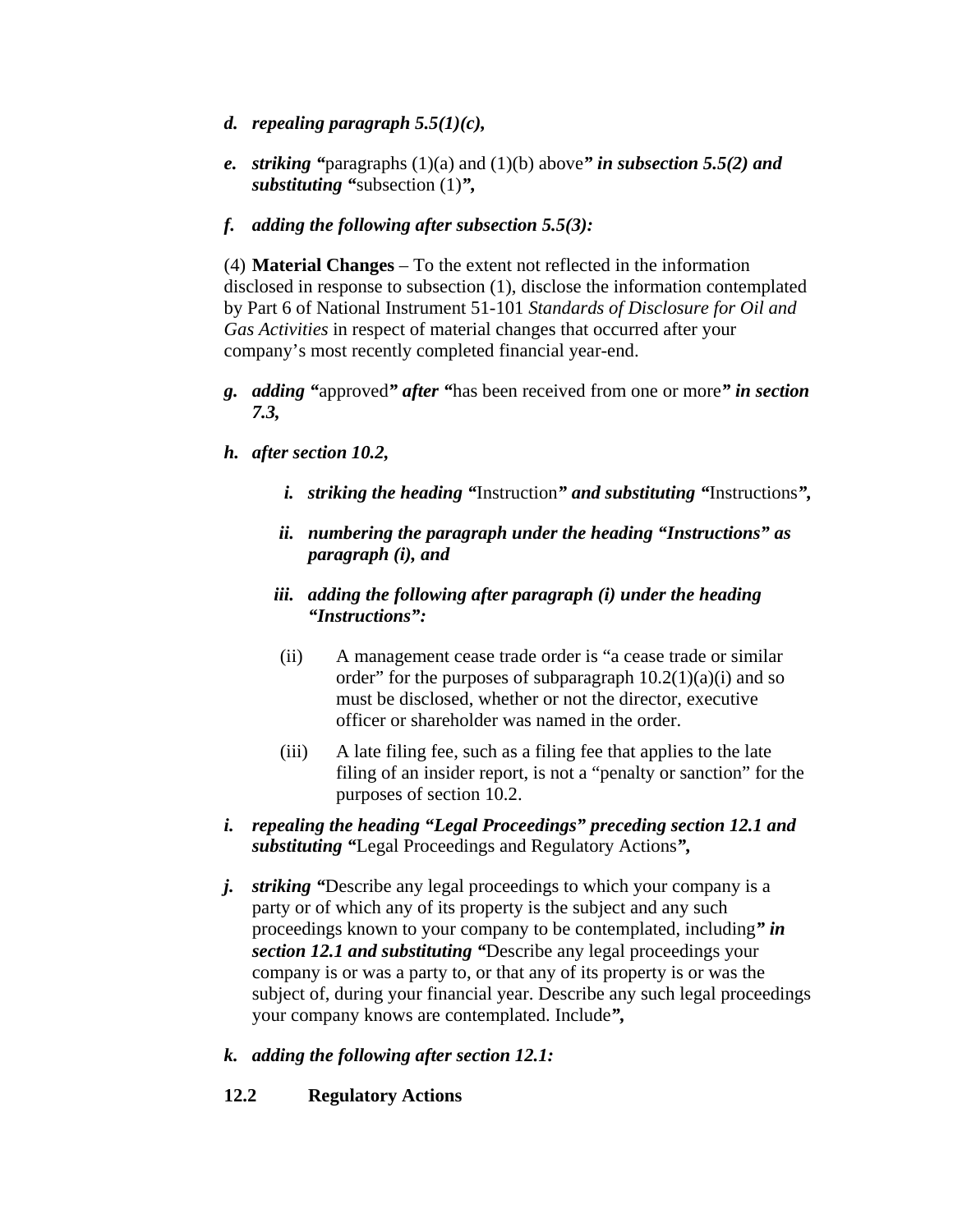#### Describe any

- (a) penalties or sanctions imposed against your company or by a regulatory authority during your financial year, and
- (b) settlement agreements your company entered into with a regulatory authority or a court relating to securities legislation during your financial year.
- *l. adding "*Disclose how securityholders may contact the company to request copies of the company's financial statements and MD&A.*" after "*www.sedar.com.*" in subsection 17.1(1).*

## *4. Form 51-102F3 Material Change Report is amended by*

- *a. repealing the heading "General Instructions and Interpretation" preceding paragraph 1(a) and substituting "*General Provisions*", and*
- *b. in Item 5,* 
	- *i. numbering the paragraph under the heading for Item 5 as section 5.1,*
	- *ii. adding the heading "***Full Description of Material Change***" to section 5.1,*
	- *iii. adding the following after section 5.1:*

### **5.2 Disclosure for Restructuring Transactions**

This item applies to a material change report filed in respect of the closing of a restructuring transaction under which securities are to be changed, exchanged, issued or distributed. This item does not apply if, in respect of the transaction, your company sent an information circular to its securityholders or filed a prospectus or a securities exchange takeover bid circular.

Include the disclosure required for the resulting entity in a restructuring transaction by section 14.2 of Form 51-102F5. You may satisfy the requirement to include this disclosure by incorporating the information by reference to another document.

- *iv. striking the heading "*Instruction*" and substituting "*Instructions*",*
- *v. numbering the paragraph under the heading "Instructions" as paragraph (i), and*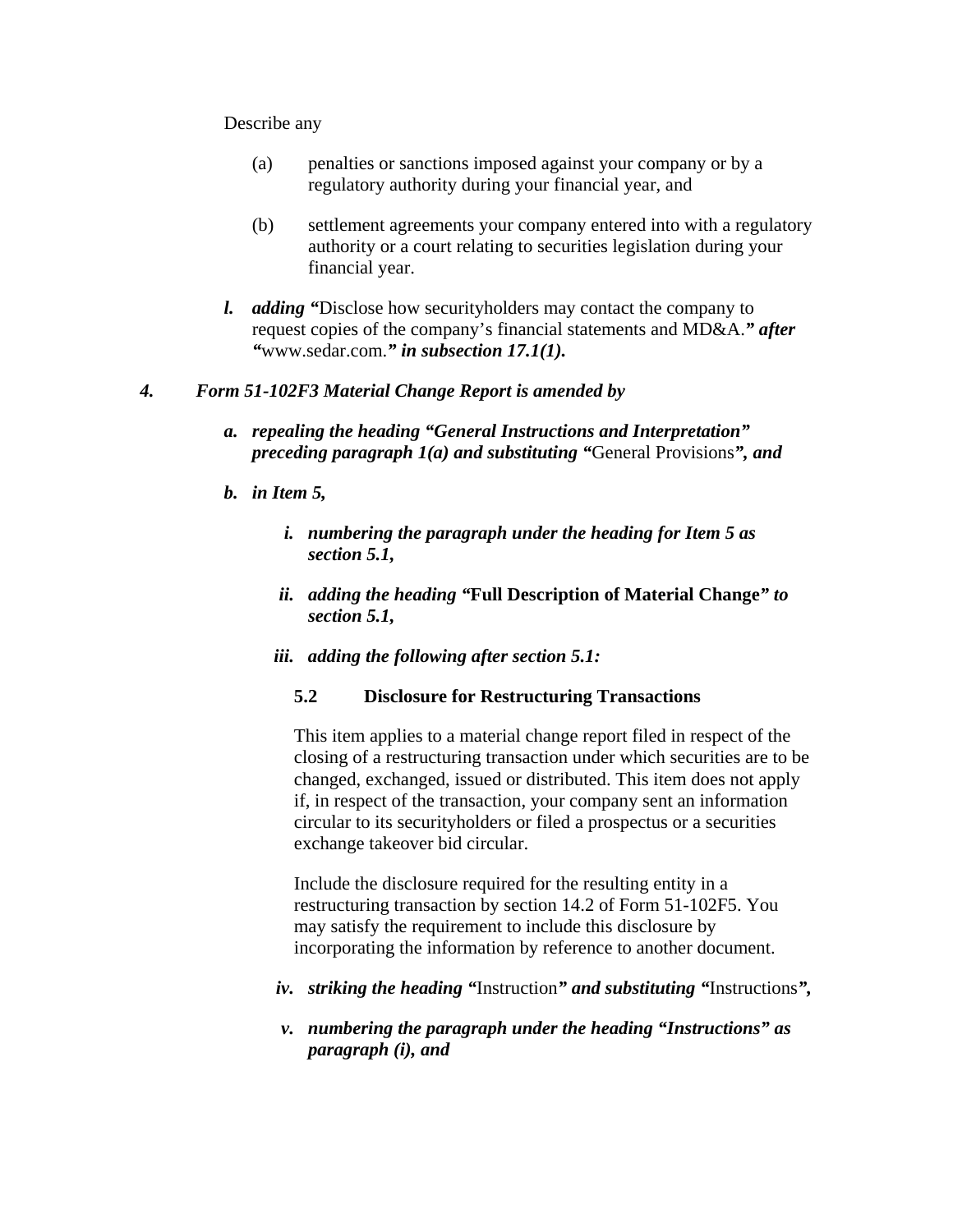### *vi. adding the following after paragraph (i) under the heading "Instructions":*

(ii) If you incorporate information by reference to another document, clearly identify the referenced document or any excerpt from it. Unless you have already filed the referenced document or excerpt, you must file it with the material change report. You must also disclose that the document is on SEDAR at *[www.sedar.com](http://www.sedar.com/)*.

## *5. Form 51-102F4 Business Acquisition Report is amended by*

## *a. repealing the heading "General Instructions and Interpretation" preceding paragraph 1(a) and substituting "*General Provisions*", and*

### *b. in paragraph 1(d),*

- *i. striking "*, other than the financial statements or other information required by Item 3,*"*
- *ii. adding "*you have already filed*" after "*Unless*",*
- *iii. striking "*has already been filed*" and substituting "*, including any documents incorporated by reference into the document or excerpt*", and*
- *iv. adding "*You must also disclose that the document is on SEDAR at www.sedar.com.*" after "*file it with this Report.*".*

### *6. Form 51-102F5 Information Circular is amended by*

- *a. repealing the heading "General Instructions and Interpretation" preceding paragraph 1(a) and substituting "*General Provisions*",*
- *b. adding "*including any documents incorporated by reference into the document or except,*" after "*document or excerpt,*" in paragraph 1(c),*
- *c. adding "*(a "proposed director")*" after "*nominated for election as a director*" in section 7.1,*
- *d. adding the following after section 7.2:* 
	- 7.3 Describe the penalties or sanctions imposed and the grounds on which they were imposed, or the terms of the settlement agreement and the circumstances that gave rise to the settlement agreement, if a proposed director has been subject to
		- (a) any penalties or sanctions imposed by a court relating to securities legislation or by a securities regulatory authority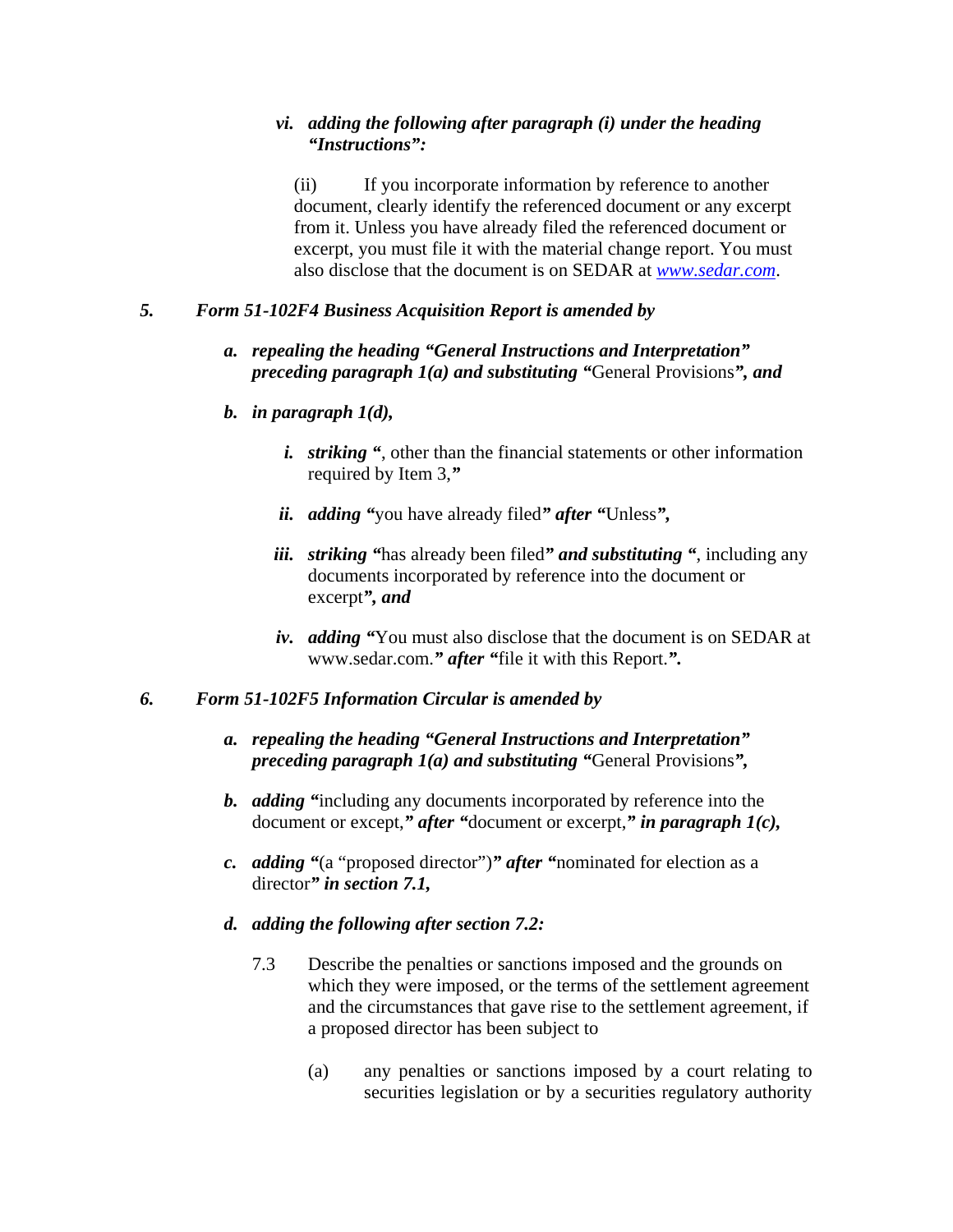or has entered into a settlement agreement with a securities regulatory authority; or

- (b) any other penalties or sanctions imposed by a court or regulatory body that would likely be considered important to a reasonable securityholder in deciding whether to vote for a proposed director.
- 7.4 Despite section 7.3, no disclosure is required of a settlement agreement entered into before December 31, 2000 unless the disclosure would likely be important to a reasonable securityholder in deciding whether to vote for a proposed director.

# *INSTRUCTIONS*

- *(i) The disclosure required by sections 7.2 and 7.3 also apply to any personal holding companies of the proposed director.*
- *(ii) A management cease trade order is "a cease trade or similar order" for the purposes of paragraph 7.2(a)(i) and so must be disclosed, whether or not the proposed director was named in the order.*
- *(iii) A late filing fee, such as a filing fee that applies to the late filing of an insider report, is not a "penalty or sanction" for the purposes of section 7.3.*
- *e. striking "*Include*" and substituting "*If you are sending this information circular in connection with an annual general meeting or a meeting at which directors are to be elected, include*" in Item 8,*

### *f. repealing section 14.2 and substituting the following:*

- 14.2 If the action to be taken is in respect of a significant acquisition as determined under Part 8 of National Instrument 51-102 under which securities of the acquired business are being exchanged for the company's securities, or in respect of a restructuring transaction under which securities are to be changed, exchanged, issued or distributed, include disclosure for
	- (a) the company, if the company has not filed all documents required under National Instrument 51-102,
	- (b) the business being acquired, if the matter is a significant acquisition,
	- (c) each entity, other than the company, whose securities are being changed, exchanged, issued or distributed, if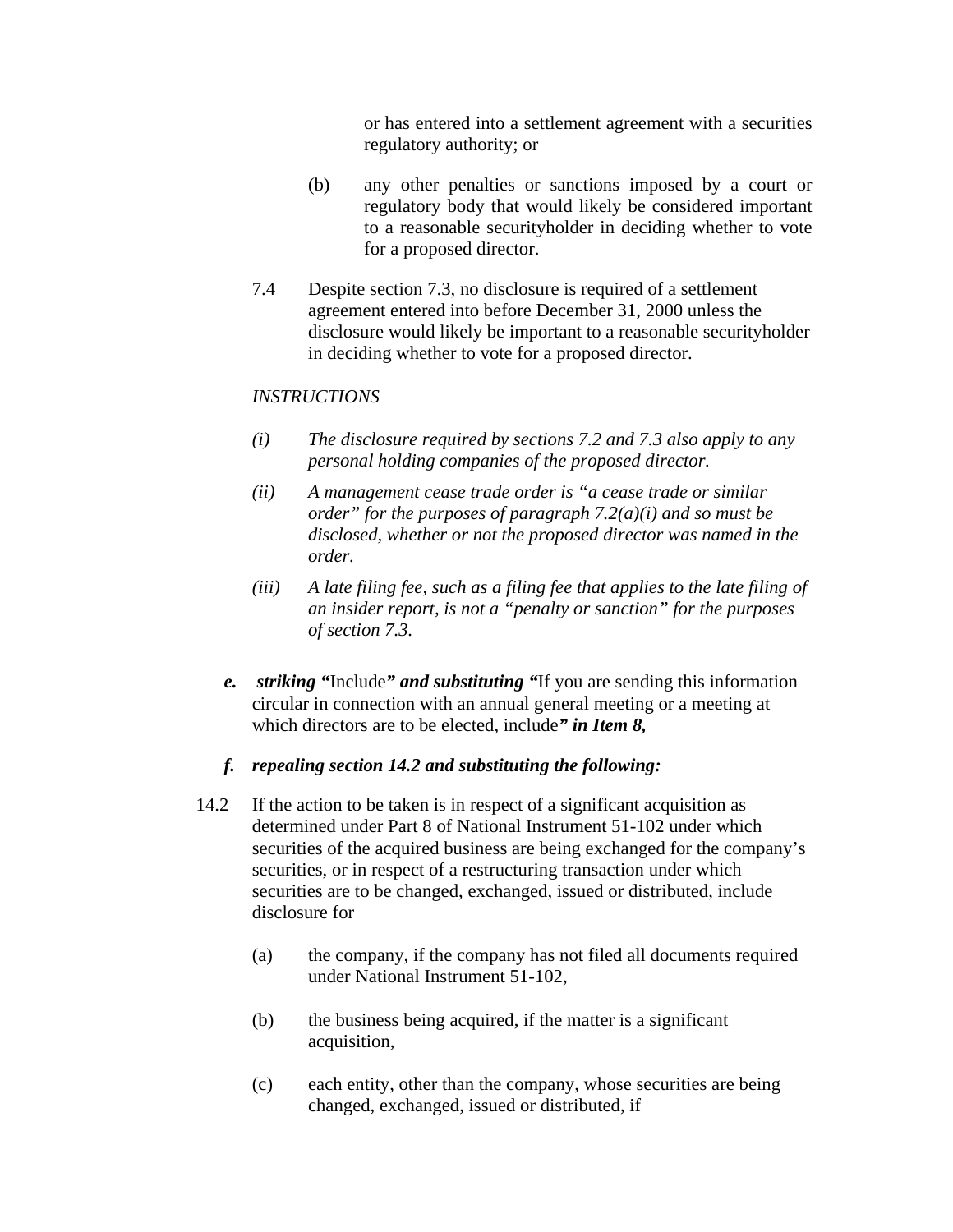- (i) the matter is a restructuring transaction, and
- (ii) the company's current securityholders will have an interest in that entity after the restructuring transaction is completed, and
- (d) each entity that would result from the significant acquisition or restructuring transaction, if the company's securityholders will have an interest in that entity after the significant acquisition or restructuring transaction is completed.

The disclosure must be the disclosure (including financial statements) prescribed by the form of prospectus that the entity would be eligible to use for a distribution of securities in the jurisdiction.

## *g. in section 14.5,*

- *i. striking "*Section 14.2 does not apply to an information circular that is prepared*" and substituting "*A company satisfies section 14.2 if it prepares an information circular*",*
- *ii. adding "*,*" after "*connection with a Qualifying Transaction*",*
- *iii. striking "*(as such terms*" and substituting "*, or in connection with a Reverse Take-Over (as Qualifying Transaction, CPC and Reverse Take-Over*",*
- *iv. striking "*policy on Capital Pool Companies*" and substituting "*policies*", and*
- *v. adding "*or Reverse Take-Over*" after "*in respect of that Qualifying Transaction*",*

### *h. adding the following after section 14.5:*

# *INSTRUCTION*

*For the purposes of section 14.2, a securityholder will not be considered to have an interest in an entity after an acquisition or restructuring transaction is completed if the securityholder will only hold a redeemable security that is immediately redeemed for cash.*

### *7. Form 51-102F6 Statement of Executive Compensation is amended by*

*a. repealing the heading "General Instructions and Interpretation" preceding section 1.1 and substituting "*General Provisions*",*